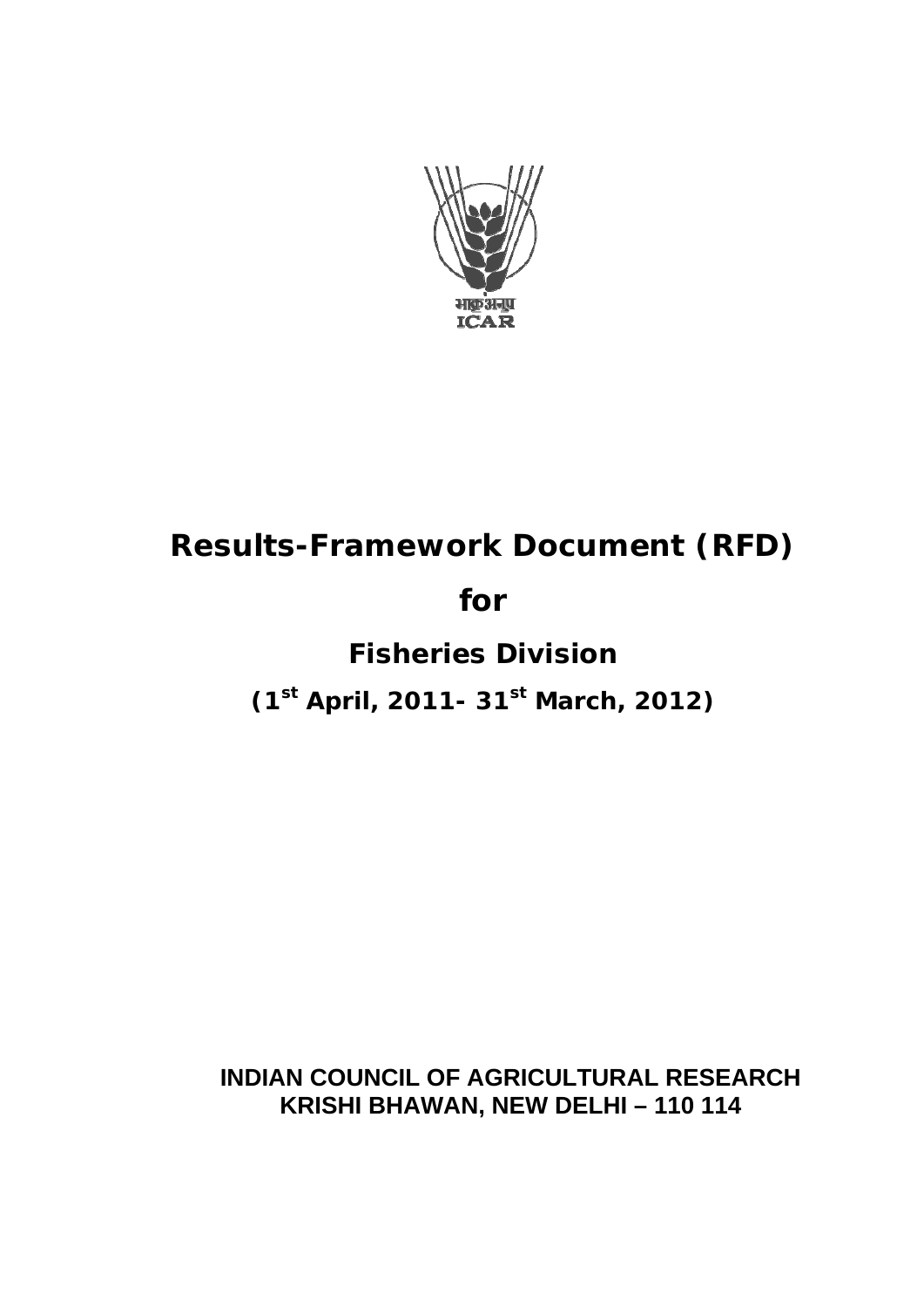#### **Section 1 Vision, Mission, Objectives and Functions**

#### **Vision**

**'**Fish for All**'**

#### **Mission**

To provide technological inputs for sustainable growth of Indian fisheries and aquaculture by interfacing research, education and extension initiatives through institutional and policy support and play an important role in providing the much required food, nutritional, socioeconomic and livelihood security.

#### **Objectives**

- Assessment and monitoring of the fishery resources and the aquatic eco-systems to optimize fish production on a sustainable basis to provide food, nutritional, socioeconomic security and livelihood.
- Development of eco-friendly and techno-economically viable aquaculture technologies and harvest & post-harvest technologies for production and productivity enhancement.

#### **Functions**

To plan, coordinate, implement and monitor R  $\&$  D programmes for increasing production and productivity from fishery and aquaculture sector on a sustainable basis and formulate guidelines and strategies for management and conservation of resource and play an advisory role for all the stakeholders.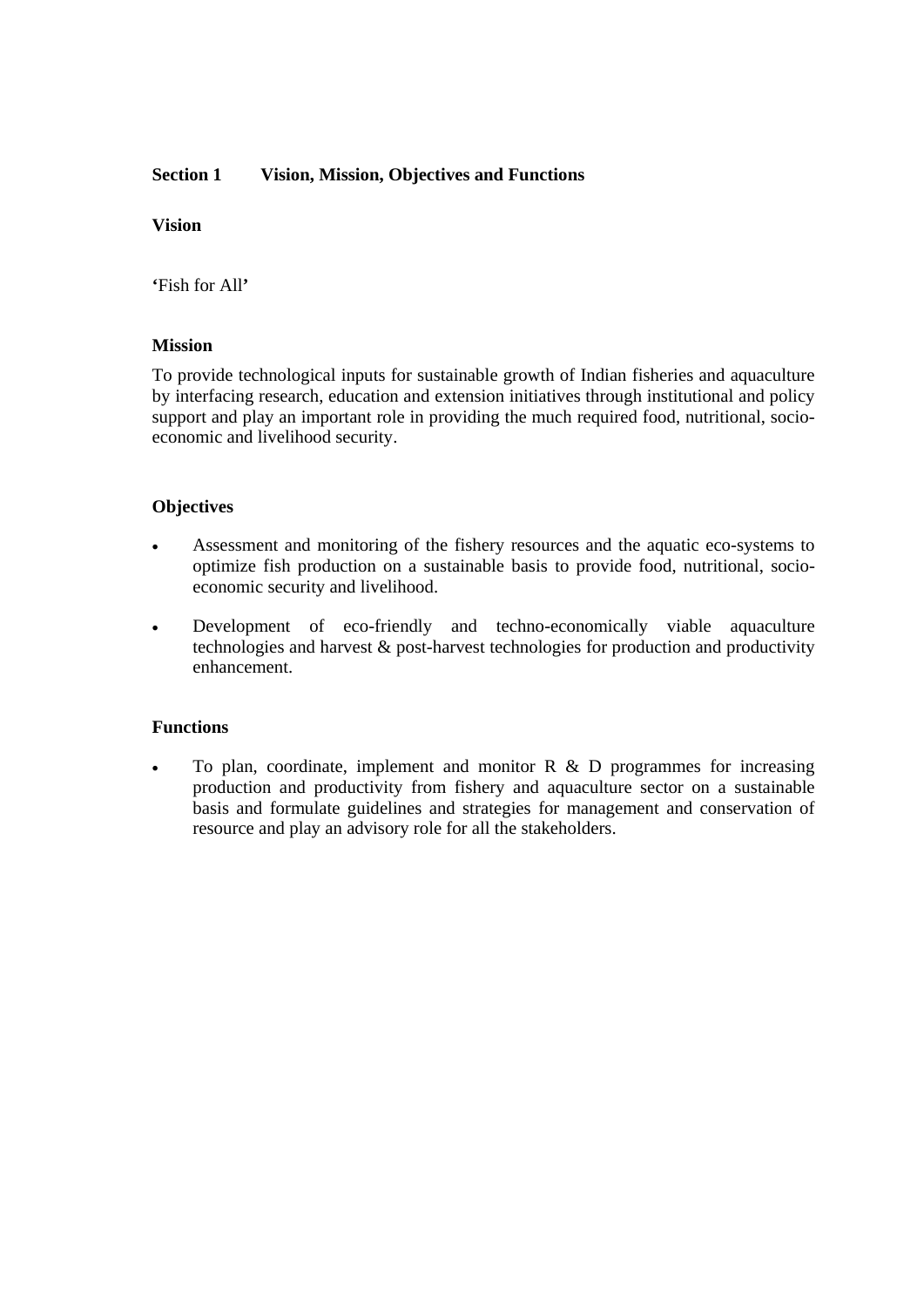| <b>Objectives</b>                                                                          | Weight              | <b>Actions</b>                                                                           | <b>Success Indicators</b><br>Unit                                                                                    |                                                                       | Weigh          | <b>Target / Criteria Value</b> |                |                |                  |                  |                |
|--------------------------------------------------------------------------------------------|---------------------|------------------------------------------------------------------------------------------|----------------------------------------------------------------------------------------------------------------------|-----------------------------------------------------------------------|----------------|--------------------------------|----------------|----------------|------------------|------------------|----------------|
|                                                                                            |                     |                                                                                          |                                                                                                                      |                                                                       | t              | <b>Excelle</b>                 | <b>Very</b>    | Good           | Fair             | Poor             |                |
|                                                                                            |                     |                                                                                          |                                                                                                                      |                                                                       |                | nt                             | Good           |                |                  |                  |                |
|                                                                                            |                     |                                                                                          |                                                                                                                      |                                                                       |                | 100%                           | 90%            | 80%            | 70%              | 60%              |                |
| Assessment and<br>monitoring of<br>the fishery                                             | 30                  | Resources<br>Assessment and<br>eco-system<br>monitoring<br>Culture based<br>fisheries in | Number of explorations/<br>surveys carried out                                                                       | Number                                                                | 5              | 10                             | 8              | 6              | 5                | 4                |                |
| resources and<br>the aquatic eco-                                                          |                     |                                                                                          | Aquatic ecosystem health<br>assessed and monitored                                                                   | Number                                                                | $\overline{2}$ | 3                              | $\overline{2}$ | $\mathbf{1}$   | $\overline{0}$   | $\overline{0}$   |                |
| systems to<br>optimize fish                                                                |                     |                                                                                          | GIS based aquatic resource<br>database developed                                                                     | Number                                                                | $\overline{2}$ | $\overline{2}$                 | $\mathbf{1}$   | $\overline{0}$ | $\overline{0}$   | $\overline{0}$   |                |
| production on a<br>sustainable                                                             |                     |                                                                                          | Production from reservoirs &<br>wetlands improved                                                                    | Kg/ha/yr                                                              | $\overline{3}$ | 160                            | 150            | 140            | 130              | 120              |                |
| basis to provide<br>food,<br>nutritional,<br>socio-economic<br>security and<br>livelihood. | wetlands<br>farming | reservoirs and                                                                           | Cage & Pen culture<br>technologies and protocols<br>developed                                                        | Number                                                                | $\overline{2}$ | 5                              | $\overline{4}$ | $\overline{3}$ | $\overline{2}$   | 1                |                |
|                                                                                            |                     | Mariculture and<br>open sea cage                                                         | Mariculture technologies of<br>commercially important<br>cultivable marine<br>finfish/shellfish species<br>developed | Number                                                                | $\overline{4}$ | $\overline{2}$                 | 1              | $\overline{0}$ | $\overline{0}$   | $\overline{0}$   |                |
|                                                                                            |                     |                                                                                          |                                                                                                                      | Technologies for open sea<br>cage farming, species<br>diversification | Number         | $\overline{4}$                 | $\overline{2}$ | 1              | $\theta$         | $\boldsymbol{0}$ | $\overline{0}$ |
|                                                                                            |                     | Cataloguing and<br>classification of<br>fish biodiversity                                | Fish biodiversity database<br>updated, species added                                                                 | Number                                                                | 5              | 3                              | $\overline{2}$ | 1              | $\boldsymbol{0}$ | $\mathbf{0}$     |                |
|                                                                                            |                     | using classical<br>and molecular<br>tools                                                | Molecular DNA markers for<br>species identification<br>developed                                                     | Number                                                                | 3              | $\overline{2}$                 |                | $\theta$       | $\overline{0}$   | $\theta$         |                |
| Development of<br>eco-friendly and<br>techno-<br>economically                              | 59                  | Species<br>diversification                                                               | <b>Broodstock and seed</b><br>production technologies for<br>finfish/shellfish species<br>developed                  | Number                                                                | 5              | $\overline{2}$                 | 1              | $\overline{0}$ | $\boldsymbol{0}$ | $\boldsymbol{0}$ |                |

## **Section 2 - Inter se Priorities among Key Objectives, Success indicators and Targets**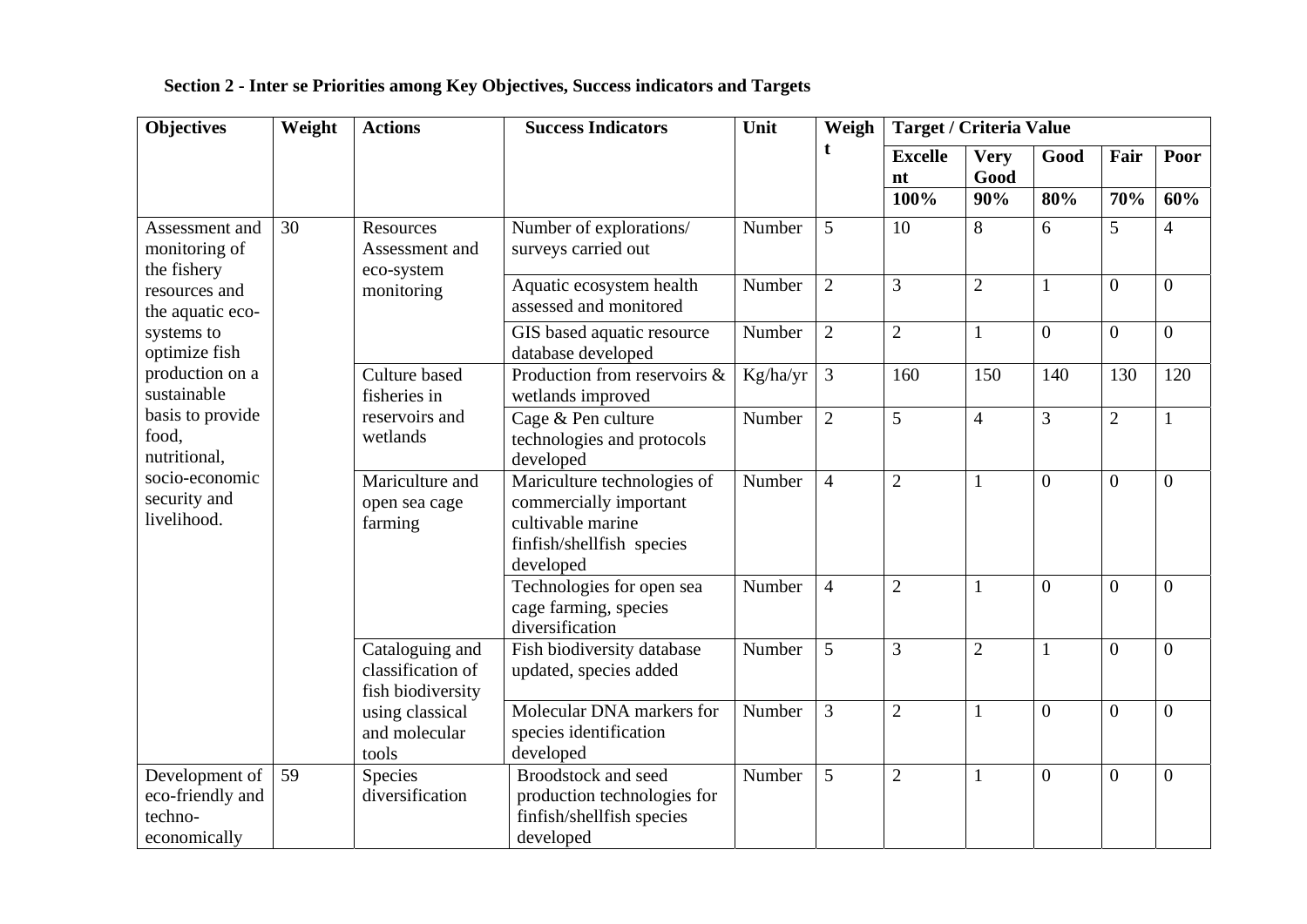| viable<br>aquaculture<br>technologies                                               |  | System<br>diversification                                                           | Innovative aquaculture<br>technologies improved                                                      | Number | $\overline{4}$ | $\overline{2}$ | $\mathbf{1}$   | $\overline{0}$   | $\boldsymbol{0}$ | $\overline{0}$ |
|-------------------------------------------------------------------------------------|--|-------------------------------------------------------------------------------------|------------------------------------------------------------------------------------------------------|--------|----------------|----------------|----------------|------------------|------------------|----------------|
| and harvest &<br>post-harvest<br>technologies for<br>production and<br>productivity |  | Research support<br>for feed<br>formulation for<br>finfish and<br>shellfish species | Efficient and cost-effective<br>feed for different life stages<br>of finfish/shellfish<br>formulated | Number | $\overline{4}$ | $\overline{2}$ | $\mathbf{1}$   | $\overline{0}$   | $\mathbf{0}$     | $\overline{0}$ |
| enhancement.                                                                        |  | Disease diagnostic<br>and control<br>measures                                       | Molecular techniques for<br>disease diagnoses identified                                             | Number | $\overline{3}$ | $\overline{2}$ | $\mathbf{1}$   | $\overline{0}$   | $\boldsymbol{0}$ | $\overline{0}$ |
|                                                                                     |  | Fish waste<br>utilization for<br>product<br>development                             | Products from fish waste<br>developed                                                                | Number | $\overline{4}$ | $\overline{2}$ | $\mathbf{1}$   | $\overline{0}$   | $\boldsymbol{0}$ | $\overline{0}$ |
|                                                                                     |  | Develop value-<br>added products                                                    | Value added and ready to<br>eat products developed                                                   | Number | $\overline{4}$ | $\overline{2}$ | $\mathbf{1}$   | $\boldsymbol{0}$ | $\mathbf{0}$     | $\overline{0}$ |
|                                                                                     |  | Identification of<br>packaging<br>material                                          | New packaging material<br>identified                                                                 | Number | 3              | $\mathbf{2}$   | $\mathbf{1}$   | $\overline{0}$   | $\mathbf{0}$     | $\overline{0}$ |
|                                                                                     |  | Quality control<br>and hygiene<br>practices in fish<br>processing                   | Protocols for quality control<br>and food safety developed                                           | Number | 3              | $\overline{2}$ | $\mathbf{1}$   | $\overline{0}$   | $\overline{0}$   | $\overline{0}$ |
|                                                                                     |  | Development of<br>responsible<br>fishing techniques                                 | Fishing gear designs<br>improved for diversified and<br>conservational fishing                       | Number | $\overline{2}$ | $\overline{2}$ | 1              | $\boldsymbol{0}$ | $\boldsymbol{0}$ | $\overline{0}$ |
|                                                                                     |  |                                                                                     | Alternate materials for<br>fishing craft & gear<br>identified                                        | Number | $\mathbf{1}$   | $\mathbf{1}$   | $\overline{0}$ | $\overline{0}$   | $\boldsymbol{0}$ | $\overline{0}$ |
|                                                                                     |  |                                                                                     | Popularization of by-catch<br>reduction devices                                                      | Number | $\overline{2}$ | $\mathbf{1}$   | $\overline{0}$ | $\overline{0}$   | $\boldsymbol{0}$ | $\overline{0}$ |
|                                                                                     |  | Commercializatio<br>n of process &<br>products                                      | Process and products<br>commercialized                                                               | Number | $\overline{4}$ | $\overline{2}$ | $\mathbf{1}$   | $\overline{0}$   | $\boldsymbol{0}$ | $\overline{0}$ |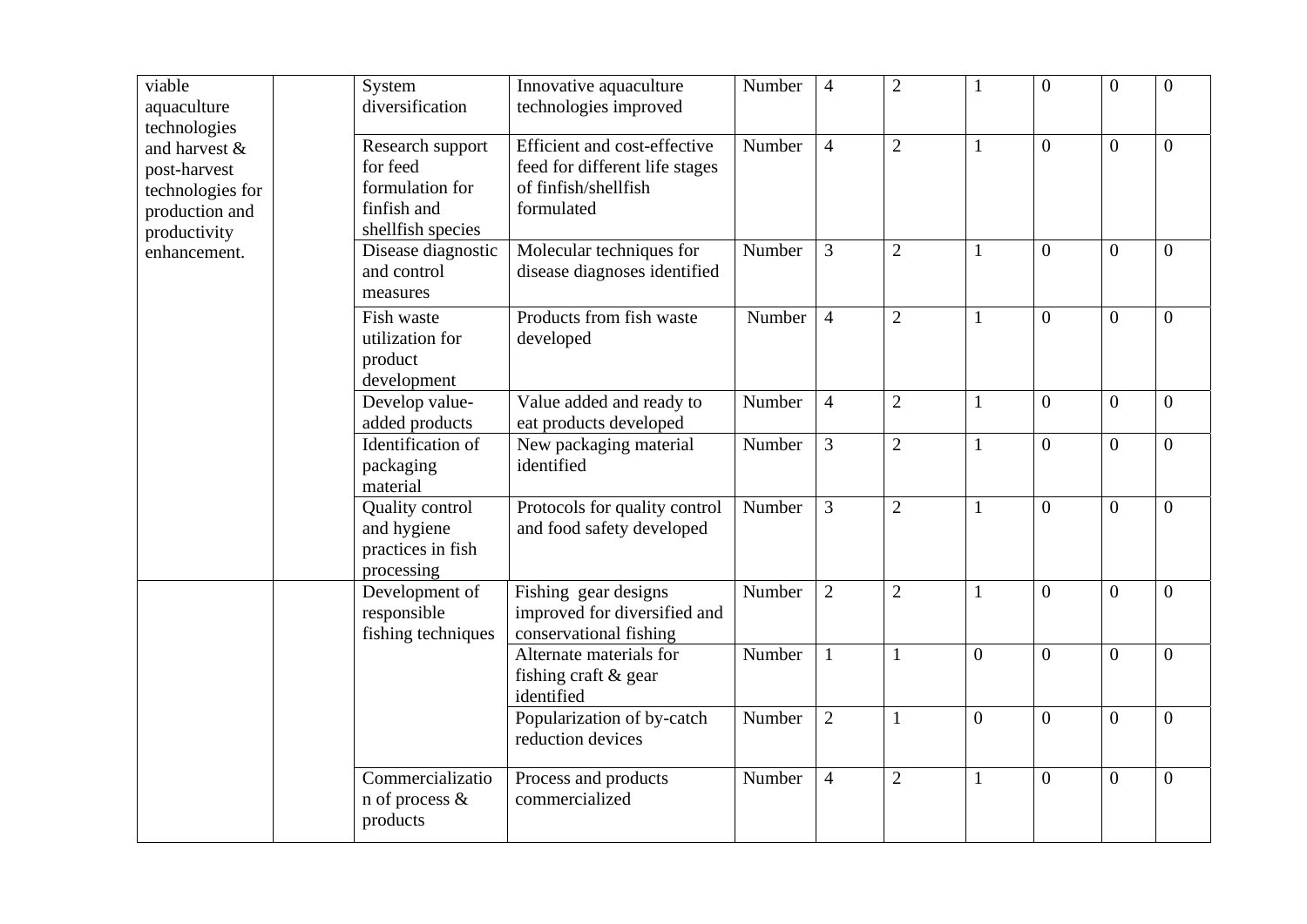|                                                  |    | <b>Education</b> and<br>training in<br>different aspects                                                                                          | PG/Doctoral programmes<br>conducted                                                            | Number<br>of<br>students | $\overline{3}$  | $\overline{70}$     | $\overline{0}$              | $\overline{0}$                  | $\overline{0}$     | $\overline{0}$         |
|--------------------------------------------------|----|---------------------------------------------------------------------------------------------------------------------------------------------------|------------------------------------------------------------------------------------------------|--------------------------|-----------------|---------------------|-----------------------------|---------------------------------|--------------------|------------------------|
|                                                  |    | of fishing $&$ fish<br>processing<br>technology                                                                                                   | Training and skill<br>upgradation programmes<br>conducted                                      | Number<br>of<br>trainees | $\overline{10}$ | 800                 | 750                         | 700                             | 650                | 600                    |
|                                                  |    | Consultancy<br>services                                                                                                                           | Analytical & advisory<br>support to the industry                                               | Number                   | $\overline{4}$  | 5                   | $\overline{4}$              | 3                               | $\sqrt{2}$         | $\mathbf{1}$           |
|                                                  |    |                                                                                                                                                   | Consultancy services<br>undertaken                                                             | Number                   | $\overline{3}$  | $\overline{2}$      | $\mathbf{1}$                | $\overline{0}$                  | $\boldsymbol{0}$   | $\overline{0}$         |
| Efficient<br>Functioning of<br>the RFD<br>System | 11 | Timely<br>submission of<br>RFD for 2011-12                                                                                                        | On-time submission                                                                             | Date                     | $\overline{2}$  | March<br>31<br>2011 | April<br>3<br>2011          | April<br>$\overline{4}$<br>2011 | Apri<br>15<br>2011 | Apri<br>$1\,6$<br>2011 |
|                                                  |    | Timely<br>submission of<br>Results for 2011-<br>12                                                                                                | On-time submission                                                                             | Date                     | $\mathbf{1}$    | May 1<br>2012       | $\overline{May\ 3}$<br>2012 | May 4<br>2012                   | May<br>5<br>2012   | May<br>6<br>2012       |
|                                                  |    | Finalize a<br>Strategic Plan for<br>RC                                                                                                            | Finalize the Strategic Plan<br>for next 5 years                                                | Date                     | $\overline{2}$  | Dec. 10<br>2011     | Dec.<br>15<br>2011          | Dec.<br>20<br>2011              | Dec.<br>24<br>2011 | Dec.<br>31<br>2011     |
|                                                  |    | <b>Identify</b> potential<br>areas of<br>corruption related<br>to organisation<br>activities and<br>develop an action<br>plan to mitigate<br>them | Finalize an action plan to<br>mitigate potential areas of<br>corruption.                       | Date                     | $\overline{2}$  | Dec. 10<br>2011     | Dec.<br>15<br>2011          | Dec.<br>20<br>2011              | Dec.<br>24<br>2011 | Dec.<br>31<br>2011     |
|                                                  |    | Implementation of<br>Sevottam                                                                                                                     | Create a Sevottam compliant<br>system to implement,<br>monitor and review<br>Citizen's Charter | Date                     | $\overline{2}$  | Dec. 10<br>2011     | Dec.<br>15<br>2011          | Dec.<br>20<br>2011              | Dec.<br>24<br>2011 | Dec.<br>31<br>2011     |
|                                                  |    |                                                                                                                                                   | Create a Sevottam<br>Compliant system to redress<br>and monitor public<br>Grievances           | Date                     | $\overline{2}$  | Dec. 10<br>2011     | Dec.<br>15<br>2011          | Dec.<br>20<br>2011              | Dec.<br>24<br>2011 | Dec.<br>31<br>2011     |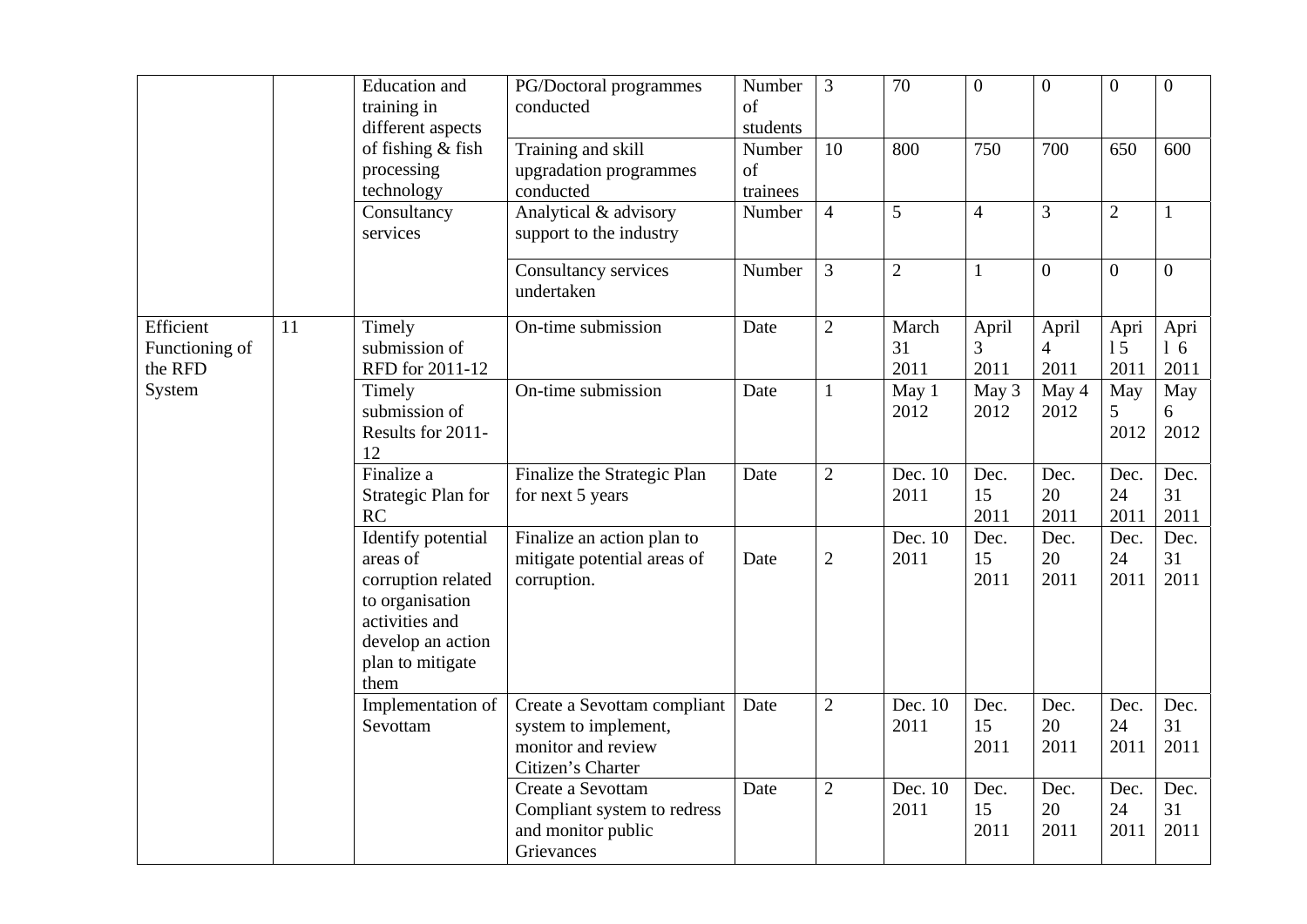#### **Section 3 – Trend Values of Success Indicators**

| <b>Objective</b>                               | <b>Action</b>                                               | <b>Success Indicator</b>                                                                                             | Unit                    | <b>Actual</b><br><b>Value for</b><br>FY 09/10 | <b>Actual</b><br><b>Value</b><br>for FY<br>10/11 | <b>Targete</b><br>d Value<br>for FY<br>11/12 | Projected<br><b>Value for</b><br>FY 12/13 | Projected<br><b>Value for</b><br>FY 13/14 |
|------------------------------------------------|-------------------------------------------------------------|----------------------------------------------------------------------------------------------------------------------|-------------------------|-----------------------------------------------|--------------------------------------------------|----------------------------------------------|-------------------------------------------|-------------------------------------------|
| Assessment<br>and monitoring<br>of the fishery | Resources<br>Assessment and<br>eco-system                   | Number of explorations/<br>surveys carried out                                                                       | Number                  |                                               | 10                                               | 8                                            | 20                                        | 25                                        |
| resources and<br>the aquatic<br>eco-systems to | monitoring                                                  | Aquatic ecosystem health<br>assessed and monitored                                                                   | Number                  |                                               | 3                                                | $\overline{2}$                               | $\overline{3}$                            | 3                                         |
| optimize fish<br>production on                 |                                                             | GIS based aquatic resource<br>database developed                                                                     | Number                  | 1                                             | $\overline{2}$                                   |                                              | $\overline{2}$                            | $\overline{2}$                            |
| a sustainable<br>basis to                      | Culture based<br>fisheries in<br>reservoirs and<br>wetlands | Production from reservoirs &<br>wetlands improved                                                                    | Kg/ha/yr                | 150                                           | 160                                              | 150                                          | 180                                       | 200                                       |
| provide food,<br>nutritional,<br>socio-        |                                                             | Cage & Pen culture<br>technologies and protocols<br>developed                                                        | number                  | $\mathbf{1}$                                  | 5                                                | $\overline{4}$                               | 5                                         | 5                                         |
| economic<br>security and<br>livelihood.        | Mariculture and<br>open sea cage<br>farming                 | Mariculture technologies of<br>commercially important<br>cultivable marine<br>finfish/shellfish species<br>developed | Number<br>of<br>species | $\mathbf{1}$                                  | $\mathbf{1}$                                     | 1                                            | $\mathbf{1}$                              | 1                                         |
|                                                |                                                             | Technologies for open sea<br>cage farming, species<br>diversification                                                | Number<br>of<br>species | 1                                             | 1                                                | 1                                            | 1                                         | 1                                         |
|                                                | Cataloguing and<br>classification of                        | Fish biodiversity database<br>updated, species added                                                                 | Number                  | $\mathbf{1}$                                  | 3                                                | $\overline{c}$                               | 3                                         | 3                                         |
|                                                | fish biodiversity<br>using classical and<br>molecular tools | Molecular DNA markers for<br>species identification<br>developed                                                     | Number                  |                                               | $\overline{2}$                                   |                                              | $\mathbf{1}$                              |                                           |
| Development<br>of eco-friendly<br>and techno-  | Species<br>diversification                                  | <b>Broodstock and seed</b><br>production technologies for<br>finfish/shellfish species                               | number                  | $\mathbf{1}$                                  | $\mathbf{1}$                                     |                                              | $\mathbf{1}$                              | $\overline{2}$                            |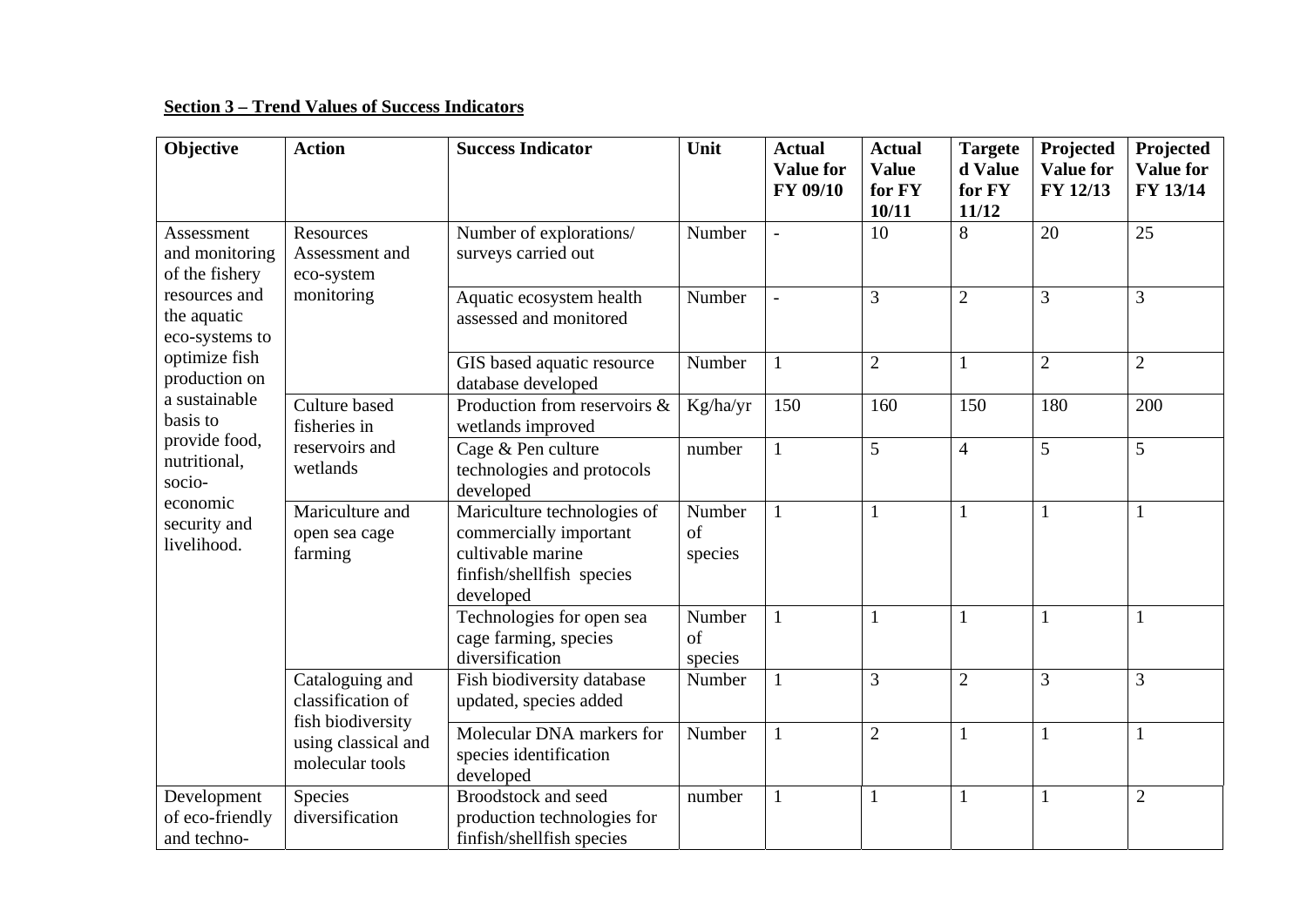| economically<br>viable                                                |                                                                                     | developed                                                                                            |        |                |              |                  |                |                  |
|-----------------------------------------------------------------------|-------------------------------------------------------------------------------------|------------------------------------------------------------------------------------------------------|--------|----------------|--------------|------------------|----------------|------------------|
| aquaculture<br>technologies<br>and harvest &                          | System<br>diversification                                                           | Innovative aquaculture<br>technologies improved                                                      | number | $\mathbf{1}$   | $\mathbf{1}$ | $\mathbf{1}$     | $\mathbf{1}$   | 1                |
| post-harvest<br>technologies<br>for production<br>and<br>productivity | Research support<br>for feed<br>formulation for<br>finfish and shellfish<br>species | Efficient and cost-effective<br>feed for different life stages<br>of finfish/shellfish<br>formulated | number | $\overline{0}$ | $\mathbf{1}$ | $\mathbf{1}$     | $\mathbf{1}$   | $\mathbf{1}$     |
| enhancement.                                                          | Disease diagnostic<br>and control<br>measures                                       | Molecular techniques for<br>disease diagnoses identified                                             | number | $\overline{0}$ | $\mathbf{1}$ | 1                | $\mathbf{1}$   | $\mathbf{1}$     |
|                                                                       | Fish waste<br>utilization for<br>product<br>development                             | Products from fish waste<br>developed                                                                | Number | $\overline{0}$ | $\mathbf{1}$ | 1                | $\mathbf{1}$   | 1                |
|                                                                       | Develop value-<br>added products                                                    | Value added and ready to eat<br>products developed                                                   | Number | $\mathbf{1}$   | $\mathbf{1}$ | $\mathbf{1}$     | $\mathbf{1}$   | 1                |
|                                                                       | Identification of<br>packaging material                                             | New packaging material<br>identified                                                                 | Number | $\overline{0}$ | $\mathbf{1}$ | $\mathbf{1}$     | $\mathbf{1}$   | $\mathbf{1}$     |
|                                                                       | Quality control and<br>hygiene practices in<br>fish processing                      | Protocol for quality control<br>and food safety developed                                            | Number | $\overline{0}$ | $\mathbf{1}$ | $\mathbf{1}$     | $\overline{0}$ | $\mathbf{1}$     |
|                                                                       | Development of<br>responsible fishing<br>techniques                                 | Fishing gear designs<br>improved for diversified and<br>conservational fishing                       | Number | $\overline{2}$ | $\mathbf{1}$ | $\mathbf{1}$     | $\overline{2}$ | $\overline{2}$   |
|                                                                       |                                                                                     | Alternate materials for<br>fishing craft & gear<br>identified                                        | Number | $\overline{0}$ | $\mathbf{1}$ | $\boldsymbol{0}$ | $\overline{0}$ | $\mathbf{1}$     |
|                                                                       |                                                                                     | Popularization of by-catch<br>reduction devices                                                      | Number | $\overline{0}$ | $\mathbf{1}$ | $\boldsymbol{0}$ | $\mathbf{1}$   | $\boldsymbol{0}$ |
|                                                                       | Commercialization<br>of process &<br>products                                       | Process and products<br>commercialized                                                               | Number | $\mathbf{1}$   | $\mathbf{1}$ | $\mathbf{1}$     | $\mathbf{1}$   | $\mathbf{1}$     |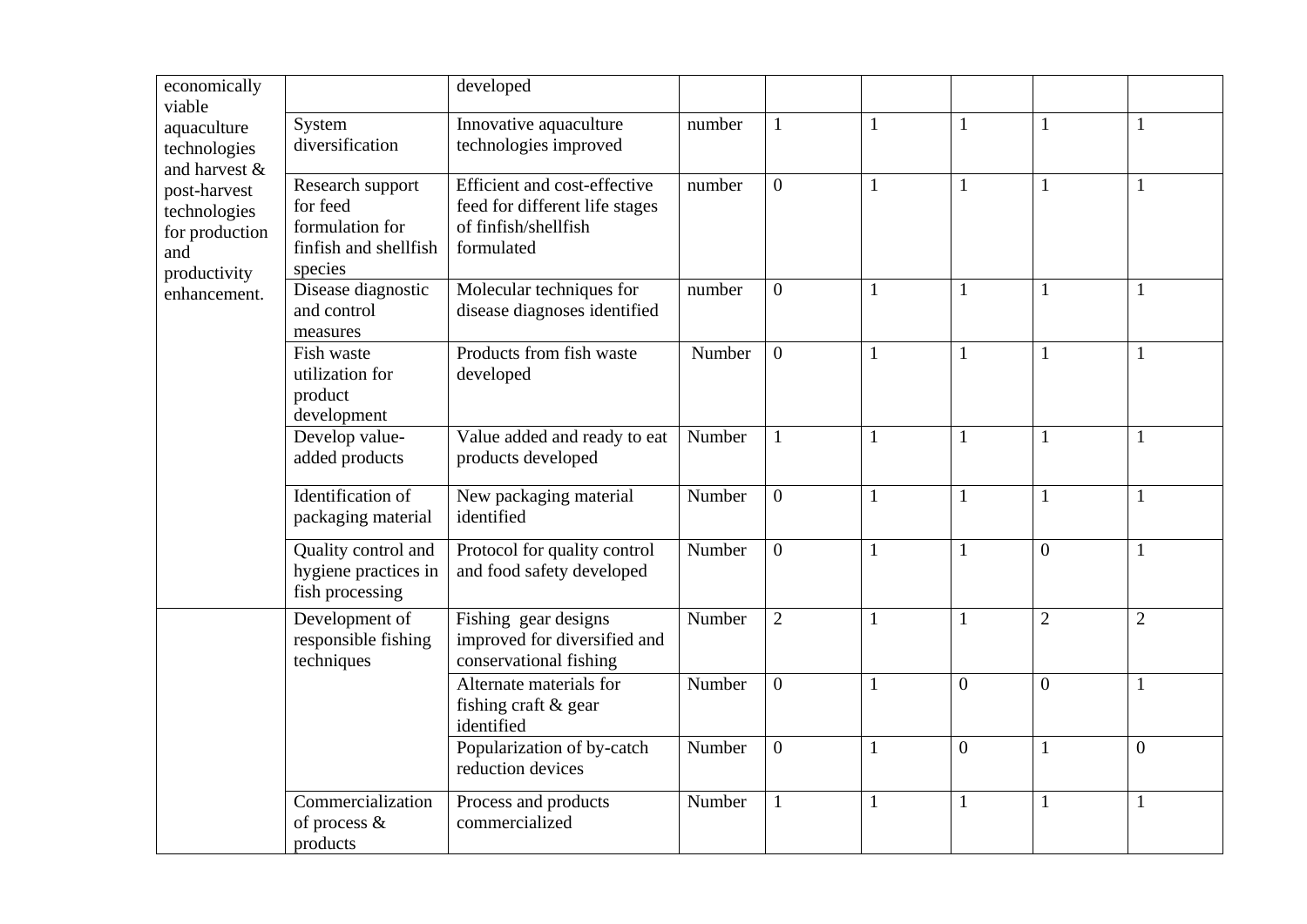| Education and        | PG/Doctoral programmes  | Number   | 70  | 70  |     | 70             | 70   |
|----------------------|-------------------------|----------|-----|-----|-----|----------------|------|
| Training in          | conducted               | of       |     |     |     |                |      |
| different aspects of |                         | students |     |     |     |                |      |
| fishing $&$ fish     | Training and skill      | Number   | 700 | 800 | 750 | 1000           | 1200 |
| processing           | upgradation programmes  | of       |     |     |     |                |      |
| technology           | conducted               | trainees |     |     |     |                |      |
| Consultancy          | Analytical & advisory   | Number   |     |     | 4   |                |      |
| services             | support to the industry |          |     |     |     |                |      |
|                      | Consultancy services    | Number   |     |     |     | $\overline{4}$ |      |
|                      | undertaken              |          |     |     |     |                |      |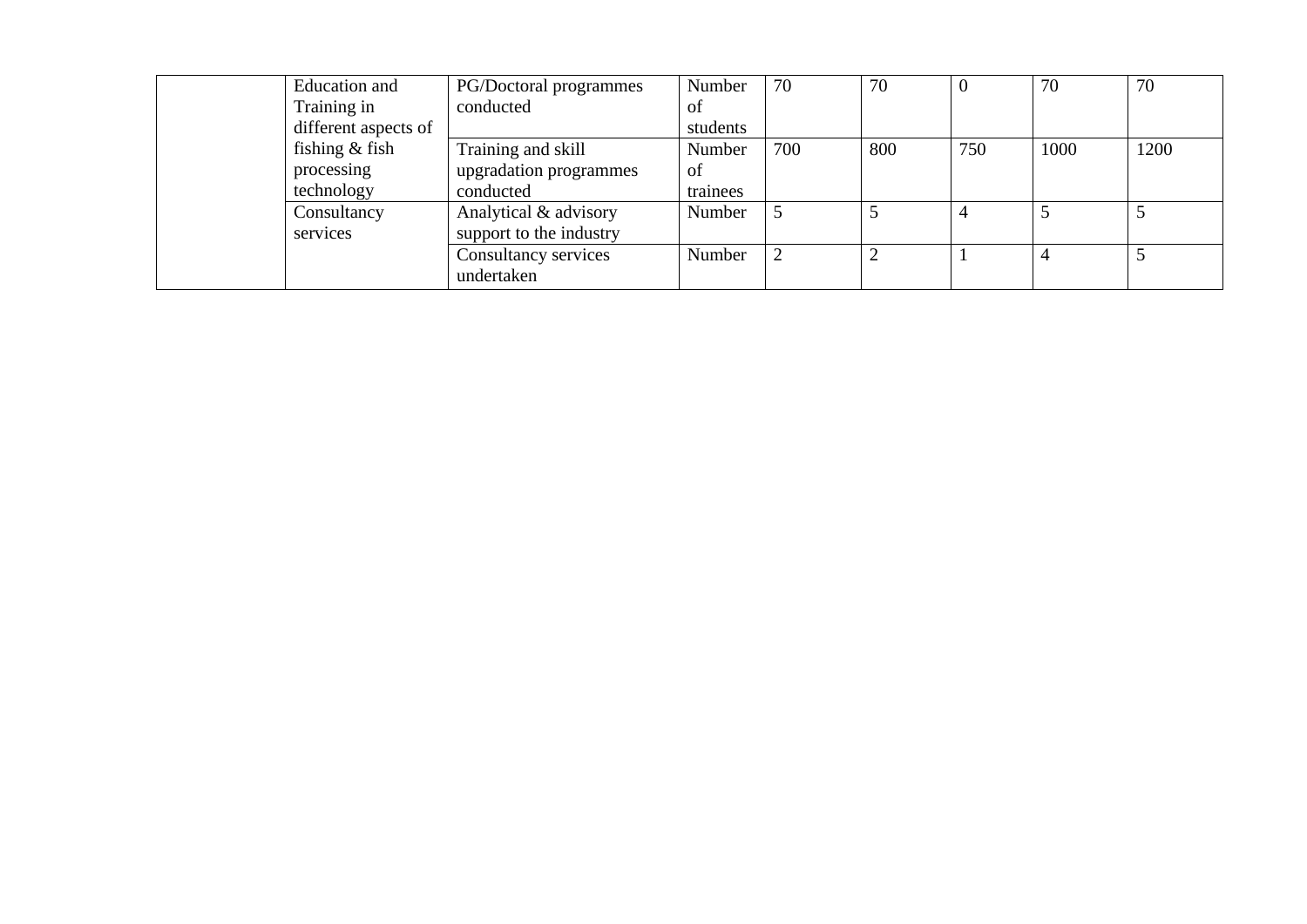#### **Section 4 Description and definition of success indicators and proposed methodology**

To enhance fish production and productivity on a sustainable basis from the available resources, and to address the issues and strategies to overcome the critical research gaps in realizing the full production potential from fisheries and aquaculture sector, the research activities have been consolidated and prioritized into two major objectives.

**Objective 1** pertains to enhancing fish production from the open water systems through assessment and monitoring of fisheries resources of different aquatic eco-systems.

**Objective 2** refers to increasing fish production through culture activities in different aquatic ecosystems and develop harvest and post harvest technologies for optimum utilization of the resources.

The action points and the success indicators under each objective have been identified depending on the priority and availability of the resources and the needs and requirements of the stakeholders.

It is expected that by undertaking these programmes, there would be an increase in fish production, conservation of resources, more opportunities for livelihood and employment generation, increase in foreign exchange earnings, , higher visibility of the research Institutes in public domain through Public-Private Partnership and commercialization of technologies, enhanced, HRD, capacity building and skill upgradation in the sector.

The Fisheries Division has undertaken several policy initiatives from time to time in the form of management reforms within the overall directions, guidance and framework of the ICAR. These strategies and restructuring initiatives are aimed at identifying priorities for focused research to achieve the set targets and ensure accountability in converting outlays into outputs & outcomes, better returns on investments, optimum utilization of resources to achieve the vision **"Fish for All"**.

#### **Section 5 Specific performance requirement from other departments that are critical for delivering agreed results.**

The Fisheries Division is working in close coordination and linkages with the Ministry of Agriculture; Ministry of Commerce; Ministry of Science & Technology; Ministry of Environment & Forest; Ministry of Earth Sciences; Ministry of Food Processing etc. through interface and participation in various committees and meetings addressing the researchable issues in fisheries and aquaculture for formulating the strategies and guidelines for policy interventions to facilitate increasing fish production and productivity. Support from all these agencies and organizations are essential for achieving the mission of providing required food, nutritional, socio-economic and livelihood security.